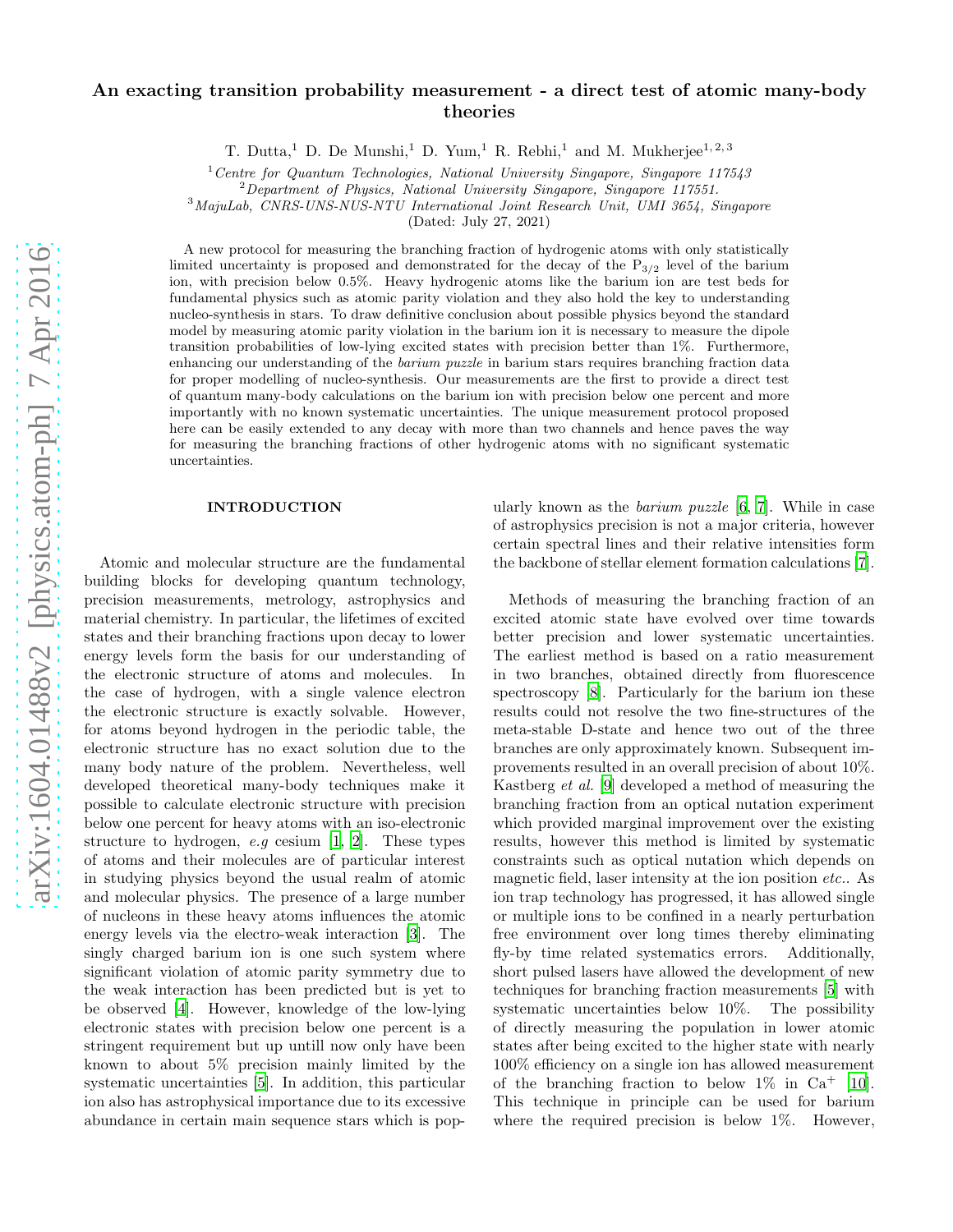it requires an extra laser and the precision is limited by the ability to transfer population to the excited state in a serise of short laser pulses deterministically. Furthermore, this technique require a single ion and hence gathering statistics is time consuming. Ramm *et al.* introduced a technique based on photon counting which is more robust in comparison to previous methods, and importantly, it is only statistically dominated [\[11\]](#page-7-10). Thus arbitrary precion can be achieved by accuraing longer statistics. This resulted in first ever measurement of Ba<sup>+</sup> branching fractions below one percent [\[12\]](#page-7-11) for the  $P_{1/2}$  state, where there are only two decay channels. However, direct implementation of the same technique to measure the branching fraction from an excited state with total angular momentum  $j = 3/2$  will be dominated by the systematics due to angular dependence of the observed photons on input laser polarization and magnetic field direction [\[13,](#page-7-12) [14\]](#page-7-13). In this article, we propose and implement a new technique which can provide the robustness of photon counting as well as low uncertainties dominated only by measurement statistics.

#### RESULTS

## Proposed protocol

Let us consider the relevant energy levels of hydrogenic atoms as shown in figure [1.](#page-1-0) The  $P_{3/2}$  state decays into three branches  $D_{5/2}$ ,  $D_{3/2}$  and  $S_{1/2}$  which will henceforth be referred to as 3, 2 and 1 respectively. The upper two Pstates with  $J = 1/2$  and  $J = 3/2$  are referred to as 4 and 5 respectively. In this article, the lasers that excite four possible dipole transitions shown in fig. [1](#page-1-0) are generically referred to as green, blue, red and orange. In particular for the barium ion, these transitions are at wavelengths 493, 455, 650 and 614 nm respectively. The branching fractions f of the  $P_{3/2}$  state as it decays into the lower atomic states 1, 2 and 3 are proportional to these states' decay probabilities which are in turn proportional to the square of their respective transitional dipole matrix elements. These branching fractions are constrained as

$$
f_{51} + f_{52} + f_{53} = 1.
$$
 (1)

If one of the three decay channels is blocked, say for example channel 1−5 by continuous blue laser excitation (denoted by superscript b), the probability ratio  $r_{32}$  for the atom to be found in the other two levels, 3 and 2 after decaying from 5 is expressed as

$$
f_5 3/f_5 2 = f_{53}^b/f_{52}^b = r_{32},
$$
 (2)

where  $f_{5i=2,3}^b$  is the *i*<sup>th</sup> state decay fraction under blue

<span id="page-1-0"></span>

FIG. 1: (Color online) Relevant energy levels of a hydrogenic atom: The excitation lasers are generically referred to as green, blue, red and orange while the

relevant levels are denoted as 1..5 as shown in bracket. In particular the decay channels from the  $P_{3/2}$  level (5) are of importance.

channel blocked condition. Since  $f_{52}^b + f_{53}^b = 1$ , the ratio can be expressed as

$$
r_{32} = (1 - f_{52}^b) / f_{52}^b.
$$
 (3)

Thus one-colour-photon measurement of  $f_{52}^b$  provides complete information about the ratio  $r_{32}$ . In a similar approach but starting with the entire population in state 3, by blocking orange channel 3−5, it is possible to measure  $r_{12} = f_{51}/f_{52} = f_{51}^o/f_{52}^o$  by measuring the population in the state 2 alone. Therefore it is straight forward to show that

$$
f_{52} = 1/(r_{12} + r_{32} + 1). \tag{4}
$$

The main goal of this protocol is to measure the ratios  $r_{12}$  and  $r_{32}$  with low systematic uncertainties. Both ratios depend on the probability of finding the atom in state 2, and the population in this state can be measured without any significant systematic error as it is the lowest excited state [\[12](#page-7-11)]. This is done by repumping the population from 2 to 4 while counting the number of spontaneously emitted photons between  $4-1$  (green photons) per cycle, and measuring the total efficiency of this photon counting. The efficiency can be measured by counting the green photons when the atom is re-pumped from state 2 to 4 after having completely transferred to state 2 starting from the ground state 1 by application of the green pump laser. In this case the theoretical number of green photons emitted per cycle is exactly 1, hence the efficiency  $\epsilon$  is determined by counting the total number of green photons  $N_{green}^m$  emitted in c cycles where the subscript *green* refers to the pumping laser. Thus,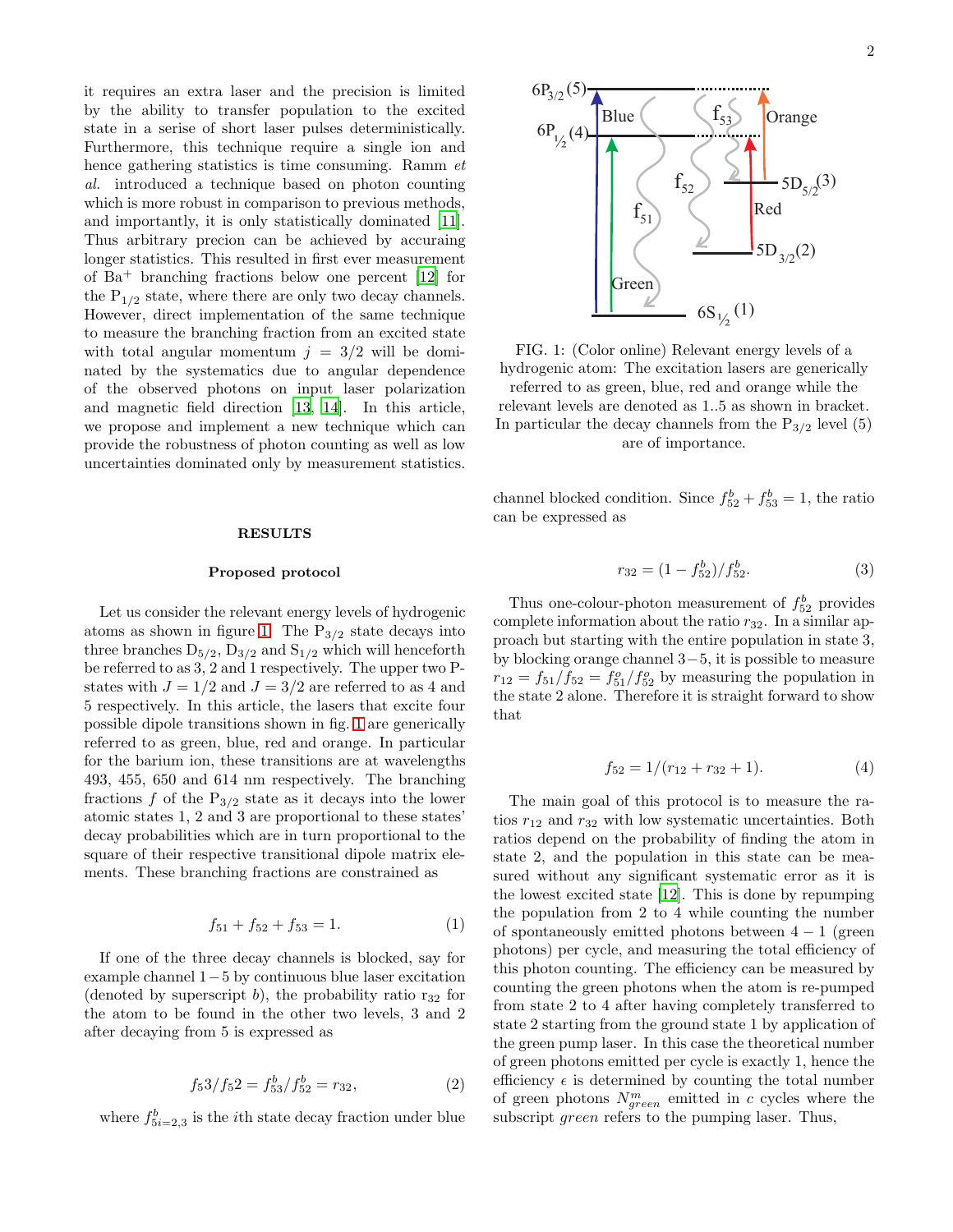$$
\epsilon = N_{green}^m / c. \tag{5}
$$

As an example, the population transfer sequence for the measurement of  $r_{32}$  starts with one or a few ions in their ground electronic state 1. A complete transfer to the D-states (2 and 3) is done by applying the blue laser driving the  $1 \rightarrow 5$  transition (pumping step). The red laser is then applied to completely transfer any population from state 2 to 1 via state 4 (re-pumping) and the number of emitted green photons  $(4 \rightarrow 1)$  is counted. This sequence repeated for c cycles provides  $N_{blue}$  green photon counts (where the subscript again refers to the pumping laser). Therefore,

<span id="page-2-1"></span>
$$
r_{32} = \frac{\left(1 - \frac{N_{blue}^m/c}{\epsilon}\right)}{\frac{N_{blue}^m/c}{\epsilon}} = \frac{\left(1 - \frac{N_{blue}^m}{N_{green}^m}\right)}{\frac{N_{blue}^m}{N_{green}^m}},\tag{6}
$$

where the efficiency is cancelled out and the ratio is independent of any external parameters used in the experiment. Similarly, starting from state 5 and applying the orange pump laser for complete population transfer to states 1 and 2, the ratio  $r_{12}$  can be expressed as

<span id="page-2-2"></span>
$$
r_{12} = \frac{\left(1 - \frac{N_{or}^m}{N_{green}^m}\right)}{\frac{N_{or}^m}{N_{green}^m}},\tag{7}
$$

where,  $N_{or}^{m}$  refers to the number of green photons emitted in c cycles while blocking the  $5 \rightarrow 3$  decay channel by shining an orange laser light.

Possible systematic effects that may influence the measured branching fractions in any photon counting protocol come from the dead time of the detector, usually a photomultiplier tube. The dead time introduces a systematically lower count than the actual count if the photomultiplier tube is operated in a non-linear response regime where more than one photon arrives at the detector within its dead time. However, in the scheme presented here, this is not possible due to the technique of projective measurement which means that only one green photon can arrive at the detector per cycle, once it is projected by the red laser unless there are chance coincidences due to background photons of same colour. The number of emitted photons from an oscillating dipole depends on the quantization axis (magnetic field direction in our experiment), polarization of the exciting laser field and the total angular momentum of the excited state. Since the proposed protocol measures the photon counts from the  $P_{1/2}$  level only, the total count is insensitive to input laser polarization, or in other words the Hanle effect does not introduce any systematic error, provided the detection setup is circular polarization insensitive which

<span id="page-2-0"></span>

FIG. 2: (Color online) Experimental result: (left) The laser pulse time sequence for population shutteling between the states are ploted along with the observed green photon counts during the red laser re-pumping

stage. The time sequence for red  $(R)$ , orange  $(O)$ , blue (B) and green (G) are shown sequentially. The total number of green photons emitted during the red re-pumping stage are experimentally measured in time bins of 100 ns as shown on the back side of the time sequence plot. (right) A zoomed in plot for one such decay shows that after re-pumping the emission level of

the green photons reach background level.

is usually the case. Experimentally, the influence on photon counts due to the input polarization can be quantified. As the scheme relies on photon counting rather than state detection, population transfer is always complete for any given transition. The experiment is not affected by the number of ions provided the ion number remains the same for each measurement cycle, however it is essential to keep the ions in a crystalline state so that the probed ions do not drift out of the field of view of the photon collection optics. In the following section, systematic uncertainties related to our experiment are further elaborated. Most importantly, this scheme is scalable to any decay with more than two channels, since branching fractions can be measured with reference to the lowest excited state where the efficiency is well calibrated. Therefore it can be easily applied to other heavy atoms like  $Yb^+$ ,  $Sc^{++}$ ,  $Ra^+$  and  $Hg^+$ .

#### Measurement precision and error budget

The measurement technique when applied to the barium ion  $P_{3/2}$  state is based on counting 493 nm (green) photons that reach the detector within an interval of time in which the red laser is on. An interference filter with narrow bandwidth around 493 nm placed in front of the PMT results in background free measurement of the photon counts. The characteristic feature of this count as a function of time is an exponential decay as shown in figure [2.](#page-2-0) The total area under each curve provides the total photon number corresponding to  $\mathcal{N}_{green},$   $\mathcal{N}_{or}$  and  $\mathcal{N}_{blue}$ respectively as in eq. $(6)$  and eq. $(7)$ . In order to extract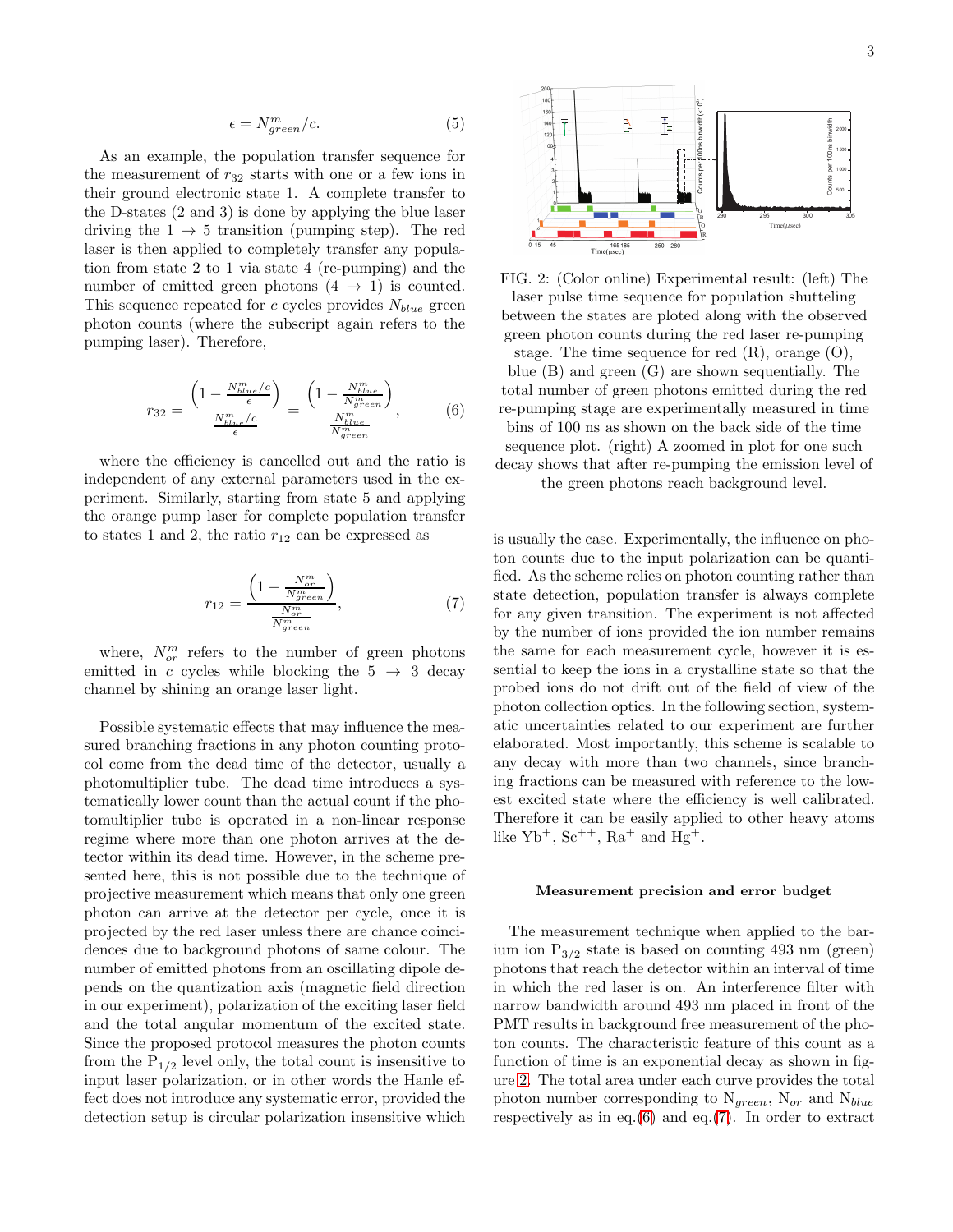the ratios  $r_{12}$  and  $r_{32}$ , background counts (mostly dark counts) taken within the same time interval as the measurement have been subtracted. The background counts are taken in each cycle just after each measurement so as to ensure similar ambient condition. The result of the three branching fractions measurement are summarized in table [I.](#page-4-0)

In any precision measurement the most important experimental challenge is to identify and measure all possible systematic uncertainties associated with the experiment. In the following, all possible systematic effects associated with our experiment are discussed in detail:

- *PMT dead time:* In a single photon counting regime, once a PMT registers a single photon it remains dead for a certain time before it can register a second photon. Therefore in our experiment, if the count rate is high such that successive photons arrive at the detector within the dead time, one must account for the loss in photon counts. It is straight forward to calculate such a loss and the resulting shift of the branching fraction, as well as the uncertainty, which depends on the uncertainty of the measured dead time [\[12\]](#page-7-11). However, the technique proposed here is devoid of such a shift and associated uncertainty since there is at the most one green photon emitted per cycle of the re-pumping red laser. Relying on projective measurement, this technique ensures a single green photon emission before the ion is projected to the ground state and hence decoupled from the exciting red laser [\[11\]](#page-7-10). Table [I](#page-4-0) provides an uncertainty related to the dead time which is an estimate derived from the chance coincidences of having a background photon and photon emitted by an atom arriving at the detector within the detector dead time. We have conservatively considered the shift as an uncertainty itself. As the photon counting is done with no background laser at the emitted wavelength, this uncertainty is negligibly low.
- *Finite measurement time:* In the measurement scheme employed here, the total number of registered photons are calculated from the observed decay curve after subtracting the background. Since a decay curve ideally extends to infinity and the measurements are taken within a finite time, one needs to account for possible loss of counts. This has been estimated by fitting the decay curves with the proper exponential and conservatively assuming the uncertainty to be the same as the shifts. As shown in figure [2,](#page-2-0) the applied red laser pulse is about 15 times longer than the characteristic decay time, therefore this contribution is well below the statistical uncertainty as shown in table [I.](#page-4-0)
- *Polarization dependence:* In case the ions are ex-

cited by circularly polarized light and the detection system is more sensitive to one type of circular polarization of the emitted photons than the other, the observed count rate will then be a function of the magnetic field provided the field has a component perpendicular to the direction of propagation of light. This is known as the Hanle effect. In the case of a measurement scheme as proposed in [\[11](#page-7-10)] but applied to the decay of  $J = 3/2$  state, this effect would be the largest contributor to the systematic uncertainties [\[13\]](#page-7-12). However, the scheme

- proposed here is devoid of it as the measurement is done using only  $P_{1/2}$  state decay. Since our detection system is identical to that used in [\[12\]](#page-7-11), the measured effect of polarization asymmetry in our detection setup is below the statistical uncertainty of the measurement. We further confirmed this, by measuring the branching ratios for different input polarizations, for equal statistics.
- *Collision and radiative decay:* Once a barium ion is excited by the blue light, it decays to two metastable D-states and the ground state. The population of the meta-stable states must be measured before the ion decays to the ground state otherwise the measured branching fraction of the metastable states will be systematically low. The decay of meta-stable states can be radiative or the states can quench due to collisional energy transfer. These two issues have been a major challenge in the previously performes experiments [\[5\]](#page-7-4). However, in our case since the total measurement cycle period is only 320  $\mu$ s and the meta-state states have lifetimes of 30 and 80 seconds, the meta-stable states are populated at most for  $20-30 \mu s$  during one cycle. The skewing of results due to radiative decay is therefore estimated to be well below statistical uncertainties. Similarly, the collisional decay rate at the experimental working vacuum of  $10^{-10}$  mbar, is estimated to be negligible. Considering a collisional quenching rate of  $84 \pm 11 \times 10^3$  s<sup>-1</sup>Pa<sup>-1</sup> due to  $H_2$  which is the dominant background gas in our experiment [\[15\]](#page-7-14), leads to a rate of 42 mHz with a conservative pressure estimate for the center of the trap. Therefore, this effect is negligible within a time window of  $30\mu$ s. For elements like  $Ca<sup>+</sup>$  with relatively short lived meta-stable states, it is important to measure this decay as it may add to the systematics. However, the total cycle period can easily be shortened further by faster population transfer with higher laser power. We further verified experimentally that both the D-states do not decay within our experimental shelving times by probing the shelved states after different waiting times.
- *Collisional mixing:* Collision with background gas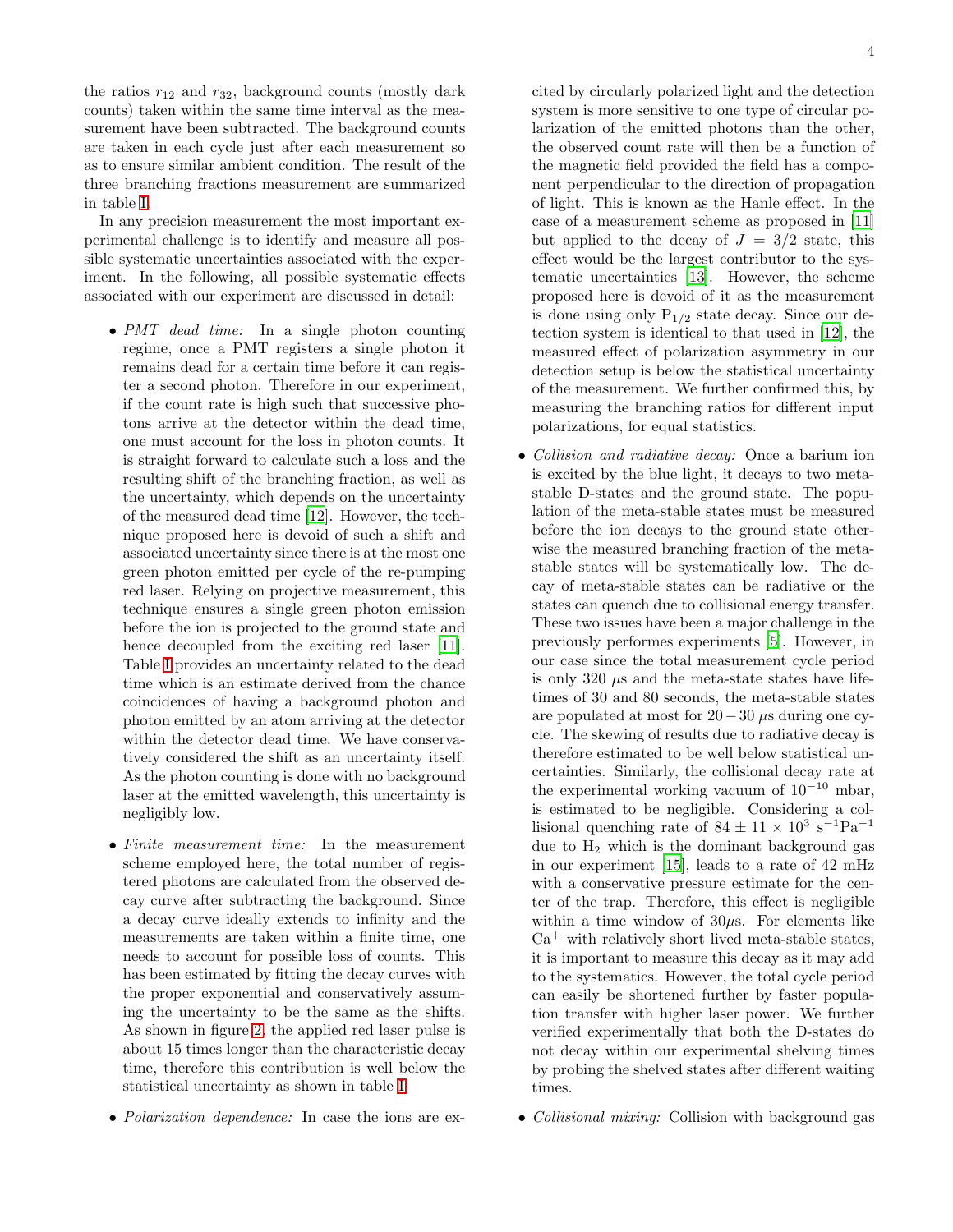<span id="page-4-0"></span>TABLE I: Error budget for the  $P_{3/2}$  branching fraction measurement. The uncertainties mentioned along with the fraction are the total uncertainties (systematic and statistical). A break down of the total uncertainties from different sources are shown above the final values. The photomultiplier tube used is from Hamamatsu model no. H7421-40 for which we measured the dead time and its uncertainty.

| parameter                                             |                     | Shift                 | Uncertainty           |                       |                       |                       |
|-------------------------------------------------------|---------------------|-----------------------|-----------------------|-----------------------|-----------------------|-----------------------|
|                                                       | $5 \rightarrow 1$   | $5 \rightarrow 2$     | $5 \rightarrow 3$     | $5 \rightarrow 1$     | $5 \rightarrow 2$     | $5 \rightarrow 3$     |
| Statistical                                           |                     |                       |                       | 0.00169               | 0.000175              | 0.00154               |
| Detector dead time 54.5(0.5) ns $1.09 \times 10^{-4}$ |                     | $1.35 \times 10^{-4}$ | $2.06 \times 10^{-5}$ | $2.39 \times 10^{-5}$ | $6.24 \times 10^{-7}$ | $8.91 \times 10^{-6}$ |
| Finite measurement time                               |                     |                       |                       | $7 \times 10^{-7}$    | $3 \times 10^{-8}$    | $8 \times 10^{-7}$    |
| <b>Transitions</b>                                    | $5 \rightarrow 1$   |                       | $5 \rightarrow 2$     |                       | $5 \rightarrow 3$     |                       |
| Final branching fraction                              | $0.7380 \pm 0.0017$ |                       | $0.02862 \pm 0.00017$ |                       | $0.2333 \pm 0.0015$   |                       |

<span id="page-4-1"></span>

FIG. 3: Comparison of measured branching fraction for the  $P_{3/2}$  state decay of Ba<sup>+</sup> (left): Different experimentally measured values of the branching fraction and their uncertainties are plotted. For ref. [\[8\]](#page-7-7) the fraction decaying to the D-state were not measured. (right) Comparative plot of transition probabilities measured or calculated by different groups over many decades are plotted in a chronological manner from bottom to top. In case of the theoretically calculated values, uncertainties are not mentioned. The plot shows how precision experiments enhanced how theoretical understanding of the quantum many-body calculations.

molecules not only causes decay of the meta-stable states but also leads to mixing of the fine-structure levels [\[16](#page-7-15)]. This may lead to population transfer between the D-states. The collisional mixing can be modelled by Landau-Zener theory which leads to the result that the rates depend inversely on the energy difference between the fine-structure levels. No experimental data is available on this mixing rate for barium, however it can be estimated from measured values for the calcium ion [\[16](#page-7-15)]. Since both calcium and barium are hydrogenic atoms and the D-state mixing due to collision is dependent on electronic structure, particularly on the energy difference between the fine-structure levels (the barium ion has 11 times larger separation between the fine-structures than the calcium ion), the rate of collisional mixing in barium can be extrapolated from calcium rates. Following ref. [\[16](#page-7-15)] this mixing rate is calculated to be  $2 \times 10^{-7}$  Hz which means that D-state mixing is negligible in our case. Note that D-state mixing is not negligible for the

 $Ca<sup>+</sup>$  ion, where it may lead to a significant systematic error provided the operational vacuum is worse than  $10^{-7}$  mbar. In a similar way as mentioned in the previous bullet point, we also verified that the states are not mixing within our experimental cycle time.

• *Laser extinction:* During the off state of any laser, we achieve better than 70 db suppression as compared to the on state owing to the double pass configuration. Therefore, experimentally we have not observed any population transfer during off state of the lasers.

After considering all possible error sources, the final value of the branching fractions and the total uncertainties are tabulated in table [I.](#page-4-0) As a comparison, previously measured values of the branching fractions are shown in figure [3.](#page-4-1) Our results match well with previously reported values for  $5 - 1$  and  $5 - 2$  transitions but with significantly better precision by a factor of 10 or more. In the case of the transition  $5 - 3$ , we obtain a branching frac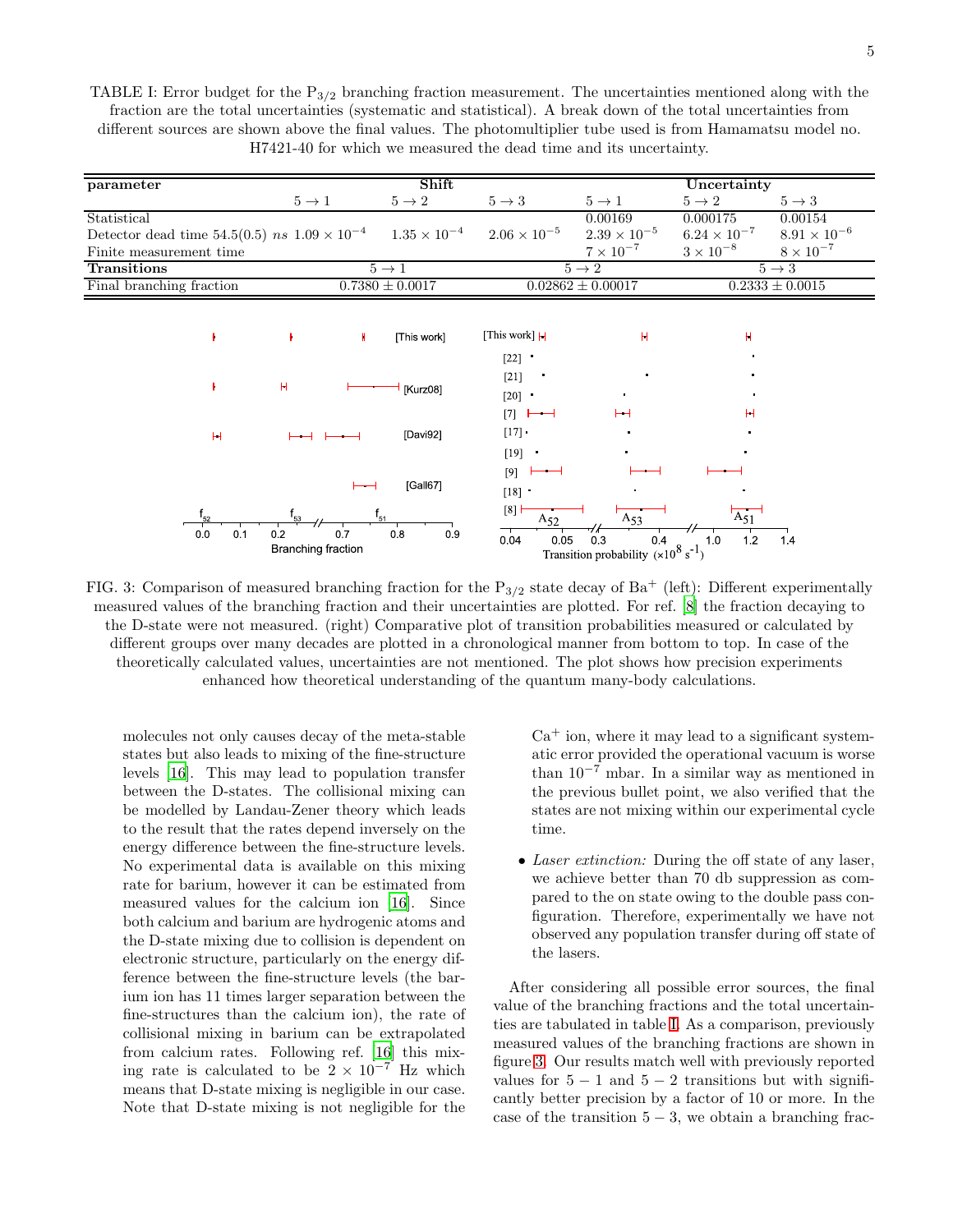tion which is higher than the previously reported best value [\[5](#page-7-4)], but our result falls within the errorbars of earlier result [\[8,](#page-7-7) [17](#page-7-16)] which has larger uncertainty. The uncertainty of our measurement is 6 times lower than the previous ion trap measurement [\[5\]](#page-7-4) which was limited by the decay of the meta-stable states. Since our measured transition probability is higher compared to the previous measurement, we believe that the small discrepancy may come from an under-estimate of the upper state decay in the previous experiment, which is known to contribute to the systematic uncertainty of that measurement protocol.

## Transition probabilities and matrix elements

The dipole allowed transition probability between two states depends on the upper state life-time and the branching fraction to the lower state given by:

$$
A_{i \leftarrow k} = f_{i \leftarrow k} / \tau,\tag{8}
$$

where A, f and  $\tau$  denotes the transition probability expressed as  $s^{-1}$ , branching fraction and upper state  $(k)$ life time in ns. Moreover, the transition probability is related to the reduced dipole matrix element between the involved states, denoted as  $R$ , by [\[18\]](#page-7-17):

<span id="page-5-0"></span>
$$
A_{i \leftarrow f} = \frac{2.0261 \times 10^{18}}{g_k \lambda^3} |R|^2, \tag{9}
$$

where  $q_k$  and  $\lambda$  stand for the multiplicity of the upper state  $k$  and the vacuum wavelength expressed in  $A$ . The result of a many-body theory calculation from first principles yields the eigen states of the atom or ion. Therefore, theorist usually provide the value of  $R$  or  $A$  while experiments provide the measured value of f. Using the measured f and the best known value of  $\tau$  [\[14\]](#page-7-13) to be  $6.21(06)$  ns, we calculated the value of  $A$ . Note that the uncertainty on the calculated A depends on the uncertainties of both f and  $\tau$ . From eq. [\(9\)](#page-5-0), it is straight forward to calculate  $R$ , for which the best known value of the wavelength, recommended by the Nation Institute of Standard and Technology (NIST), has been used. A comparative study of the transition probabilities A obtained from previous experiments and existing theory calculations, shown in figure [3,](#page-4-1) indicates how experiments have evolved over time to catch up with the rapid development of many-body techniques employed to calculate complex systems like the barium ion with as many as 111 electrons and protons. While theoretical advancement has been powered by new approaches like coupled-cluster theory and the availability of super-computers [\[18](#page-7-17)[–23\]](#page-7-18), experimental advancement has been driven by improvements in ion trap technology [\[5](#page-7-4), [10\]](#page-7-9) and refined methodologies of quantum state manipulations [\[11](#page-7-10)]. Our results for all three branches are only limited by the uncertainty of the upper-state lifetime, which is not a part of our present experiment. However, in spite of this uncertainty, our results allow for the first direct measurement of branching fractions for the barium ion with precision below one percent which is the benchmark for possible atomic parity violation experiments. It is further to be noted that our measurement uncertainties are only limited by statistics and hence can always be improved by gathering more statistics. As seen in figure [3,](#page-4-1) the results presented here match well with previous experiments and are within the uncertainties for the transitions  $5 \rightarrow 1$  and  $5 \rightarrow 2$ , with improved uncertainty by a factor of about 5. Note that the calculated uncertainty in ref. [\[5](#page-7-4)] of A for the transition  $5 \rightarrow 1$  is 1.6% which is about 4 times lower than the measured uncertainty of f in that experiment. The transition probability  $A_{3 \leftarrow 5}$  however, measured to be higher as compared to ref.[\[5\]](#page-7-4), while the result of our measurement are within the uncertainties of other previous measurements [\[9\]](#page-7-8).

If we compare the present results with those of theoretical calculations it is now possible to clearly distinguish between different theoretical results with a precision of 1%. Theoretical calculations commonly employ relativistic coupled cluster theory to all orders in perturbation, but with different orders in excitations and in some cases with added interactions like Breit corrections. The calculated values of the transition probabilities also reply on the vacuum wavelength indicated in eq. [\(9\)](#page-5-0), and some of the theory values use calculated energy eigen values for the wavelength which are about  $2-3\%$  different from the NIST recommended values [\[24\]](#page-7-19). Therefore, it is now essential to understand the choice of initial wavefunction so as to improve the calculations such that the calculated eigenvalues and eigenfunctions can meet the 1% requirement of a parity violation experiment on barium ion.

## DISCUSSION

An improved protocol to measure the branching fractions of a hydrogenic atom with more than two decay channels has been proposed. It is shown that this protocol has no significant systematic uncertainty and hence the final precision of the measurement is only limited by statistics. Using the new protocol, measurements performed on the barium ion  $P_{3/2}$  state have for the first time allowed the branching fractions to be measured with precision below one percent. The resulting calculated values of the transition probabilities are now only limited by poor knowledge of the  $P_{3/2}$  lifetime. Therefore, for the barium ion these values clearly sets the test bed for high precision many-body atomic structure calculations to be performed with precision below one percent.

A comparison of calculations performed by different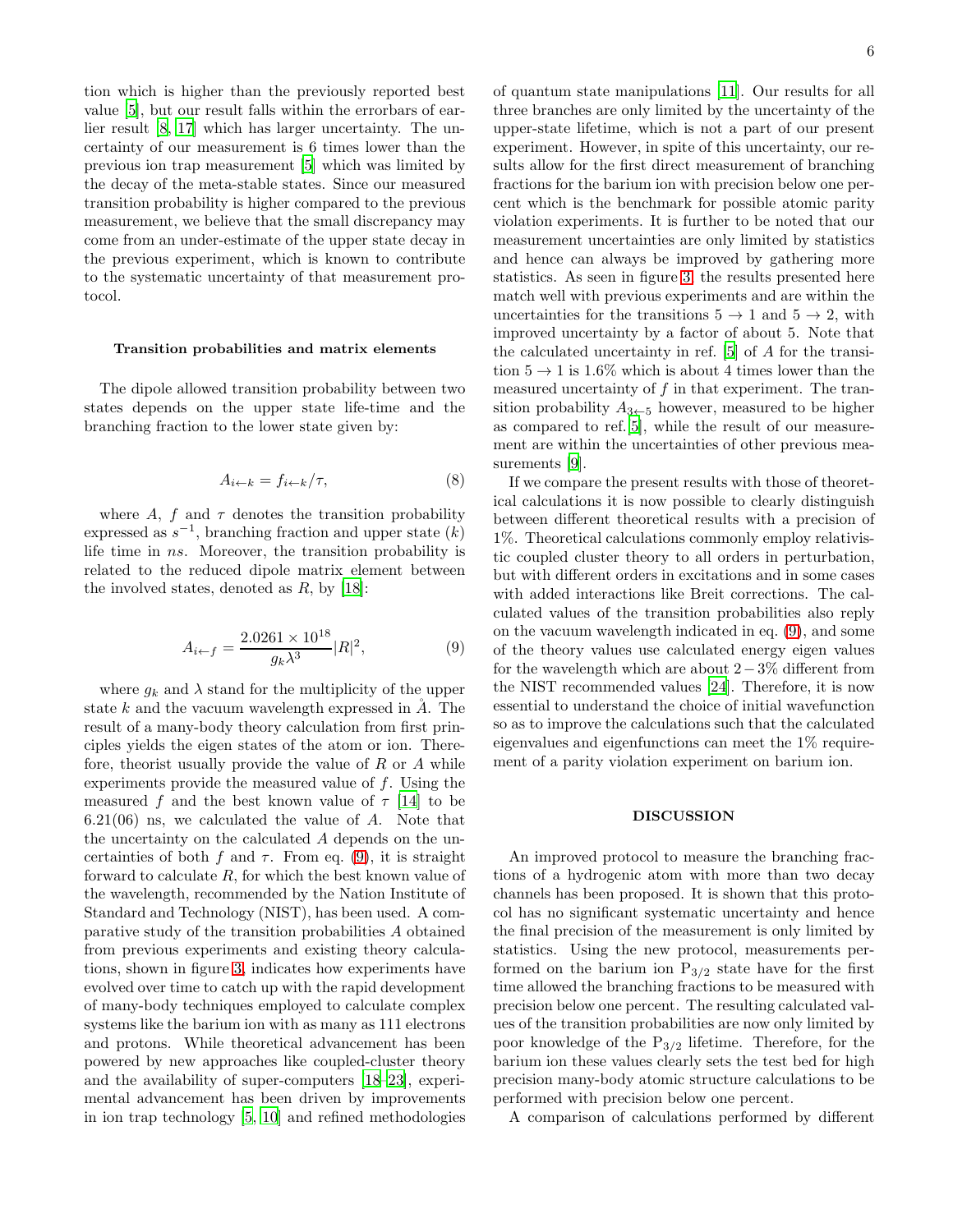| ment $\mathbf{R}_{ik}$<br>$\mathbf{A}_{i\leftarrow k}$<br>$(\times 10^8 \text{ s}^{-1})$<br>(a.u)<br>This work<br>$4.709 \pm 0.033$<br>$1 \leftarrow 5$<br>$1.188 \pm 0.012$<br>1.2134<br>[23]<br>4.7586<br>[22]<br>1.2125<br>4.7569<br>1.218<br>$[21]$<br>4.72<br>$4.72 \pm 0.04$<br>[5]<br>$1.196 \pm 0.02$<br>[18]<br>1.1937<br>4.6982<br>1.171<br>4.6746<br>[20]                                                                                                                                                                                                                                                                                                     |  |
|--------------------------------------------------------------------------------------------------------------------------------------------------------------------------------------------------------------------------------------------------------------------------------------------------------------------------------------------------------------------------------------------------------------------------------------------------------------------------------------------------------------------------------------------------------------------------------------------------------------------------------------------------------------------------|--|
|                                                                                                                                                                                                                                                                                                                                                                                                                                                                                                                                                                                                                                                                          |  |
|                                                                                                                                                                                                                                                                                                                                                                                                                                                                                                                                                                                                                                                                          |  |
|                                                                                                                                                                                                                                                                                                                                                                                                                                                                                                                                                                                                                                                                          |  |
|                                                                                                                                                                                                                                                                                                                                                                                                                                                                                                                                                                                                                                                                          |  |
|                                                                                                                                                                                                                                                                                                                                                                                                                                                                                                                                                                                                                                                                          |  |
|                                                                                                                                                                                                                                                                                                                                                                                                                                                                                                                                                                                                                                                                          |  |
|                                                                                                                                                                                                                                                                                                                                                                                                                                                                                                                                                                                                                                                                          |  |
|                                                                                                                                                                                                                                                                                                                                                                                                                                                                                                                                                                                                                                                                          |  |
|                                                                                                                                                                                                                                                                                                                                                                                                                                                                                                                                                                                                                                                                          |  |
| $[9]$<br>$1.06 \pm 0.09$                                                                                                                                                                                                                                                                                                                                                                                                                                                                                                                                                                                                                                                 |  |
| [8]<br>$1.18 \pm 0.08$                                                                                                                                                                                                                                                                                                                                                                                                                                                                                                                                                                                                                                                   |  |
| $1.3517 \pm 0.0077$<br>This work<br>$2 \leftarrow 5$<br>$0.04610 \pm 0.00053$                                                                                                                                                                                                                                                                                                                                                                                                                                                                                                                                                                                            |  |
| [23]<br>0.04408<br>1.3217                                                                                                                                                                                                                                                                                                                                                                                                                                                                                                                                                                                                                                                |  |
| 0.04620<br>$[22] % \includegraphics[width=1\textwidth]{images/TrDiM-Architecture.png} \caption{The 2D maps of the estimators in the image.} \label{fig:TrDiM-Architecture}$<br>1.3532                                                                                                                                                                                                                                                                                                                                                                                                                                                                                    |  |
| 0.044<br>1.34<br>[21]                                                                                                                                                                                                                                                                                                                                                                                                                                                                                                                                                                                                                                                    |  |
| $0.04589 \pm 0.0025$<br>$1.349 \pm 0.036$<br>[5]                                                                                                                                                                                                                                                                                                                                                                                                                                                                                                                                                                                                                         |  |
| 0.043<br>[18]<br>1.2836                                                                                                                                                                                                                                                                                                                                                                                                                                                                                                                                                                                                                                                  |  |
| 0.045<br>[20]<br>1.3346                                                                                                                                                                                                                                                                                                                                                                                                                                                                                                                                                                                                                                                  |  |
| $[9] % \begin{center} \includegraphics[width=\linewidth]{imagesSupplemental/Imetad.png} \end{center} % \vspace{-1em} \caption{The figure shows the \textit{exponent} and \textit{exponent} is the \textit{exponent} and \textit{exponent} is the \textit{exponent} and \textit{exponent} is the \textit{exponent} and \textit{exponent} is the \textit{exponent} and \textit{exponent} is the \textit{exponent} and \textit{exponent} is the \textit{exponent} and \textit{exponent} is the \textit{exponent} and \textit{exponent} is the \textit{exponent} and \textit{exponent} is the \textit{exponent} and \textit{exponent} is the \textit$<br>$0.0469 \pm 0.0029$ |  |
| [8]<br>$0.048 \pm 0.006$                                                                                                                                                                                                                                                                                                                                                                                                                                                                                                                                                                                                                                                 |  |
| $3 \leftarrow 5$<br>This work<br>$0.3758 \pm 0.0044$<br>$4.1475 \pm 0.0034$                                                                                                                                                                                                                                                                                                                                                                                                                                                                                                                                                                                              |  |
| $[23]$                                                                                                                                                                                                                                                                                                                                                                                                                                                                                                                                                                                                                                                                   |  |
| $[22]$<br>0.3786<br>4.1631                                                                                                                                                                                                                                                                                                                                                                                                                                                                                                                                                                                                                                               |  |
| 0.342<br>[21]<br>4.02                                                                                                                                                                                                                                                                                                                                                                                                                                                                                                                                                                                                                                                    |  |
| $0.3402 \pm 0.0115$<br>[5]<br>$3.945 \pm 0.066$                                                                                                                                                                                                                                                                                                                                                                                                                                                                                                                                                                                                                          |  |
| 0.349<br>[18]<br>3.9876                                                                                                                                                                                                                                                                                                                                                                                                                                                                                                                                                                                                                                                  |  |
| 0.345<br>[20]<br>4.1186                                                                                                                                                                                                                                                                                                                                                                                                                                                                                                                                                                                                                                                  |  |
| $[9]$<br>$0.377 \pm 0.024$                                                                                                                                                                                                                                                                                                                                                                                                                                                                                                                                                                                                                                               |  |
| [8]<br>$0.37 \pm 0.04$                                                                                                                                                                                                                                                                                                                                                                                                                                                                                                                                                                                                                                                   |  |

TABLE II: Comparison of measured and calculated transition probabilities for the decay  $P_{3/2}$  state of barium ion. The transition probabilities for ref. [\[22](#page-7-20), [23\]](#page-7-18) are derived using NIST recommended wavelength values.

theory groups of the dipole matrix elements, with our experimental results, shows discrepancies. These may originate from inaccurate starting wavefunctions which systematically provide energy eigenvalues of hydrogenic atom that differ from experimental values by about 2 − 3%. Another possibility may be due to underestimated terms in the Hamiltonian. In either case, the availability of measured values with precision better than 1% will help better understand many-body quantum physics. Moreover, these measurements along with the measurements performed in [\[12\]](#page-7-11) are nearly sufficient towards the total dipole matrix element contribution of the atomic parity violation Hamiltonian [\[20](#page-7-22)]. Unlike in the case of Cs, the atomic parity violation contribution due to mixing of the higher P-states in  $Ba<sup>+</sup>$  are not cancelled out by sum-over-states calculations. Therefore our measurements will help pinning down the accuracies of the theoretical results on the violation of atomic parity in the barium ion [\[21\]](#page-7-21).

#### METHOD

The experiment schematically shown in figure [4](#page-6-0) consists of a linear Paul trap which is operated at a radial frequency of about 1 MHz while the axial frequency is below one 1 kHz depending on the number of crystallized ions. This experiment involves a total four lasers

<span id="page-6-0"></span>

FIG. 4: (Color online) Schematic diagram of the experimental setup. Four different lasers along with their locking schemes are shown by solid coloured lines while the electronic control paths are shown by dashed lines.